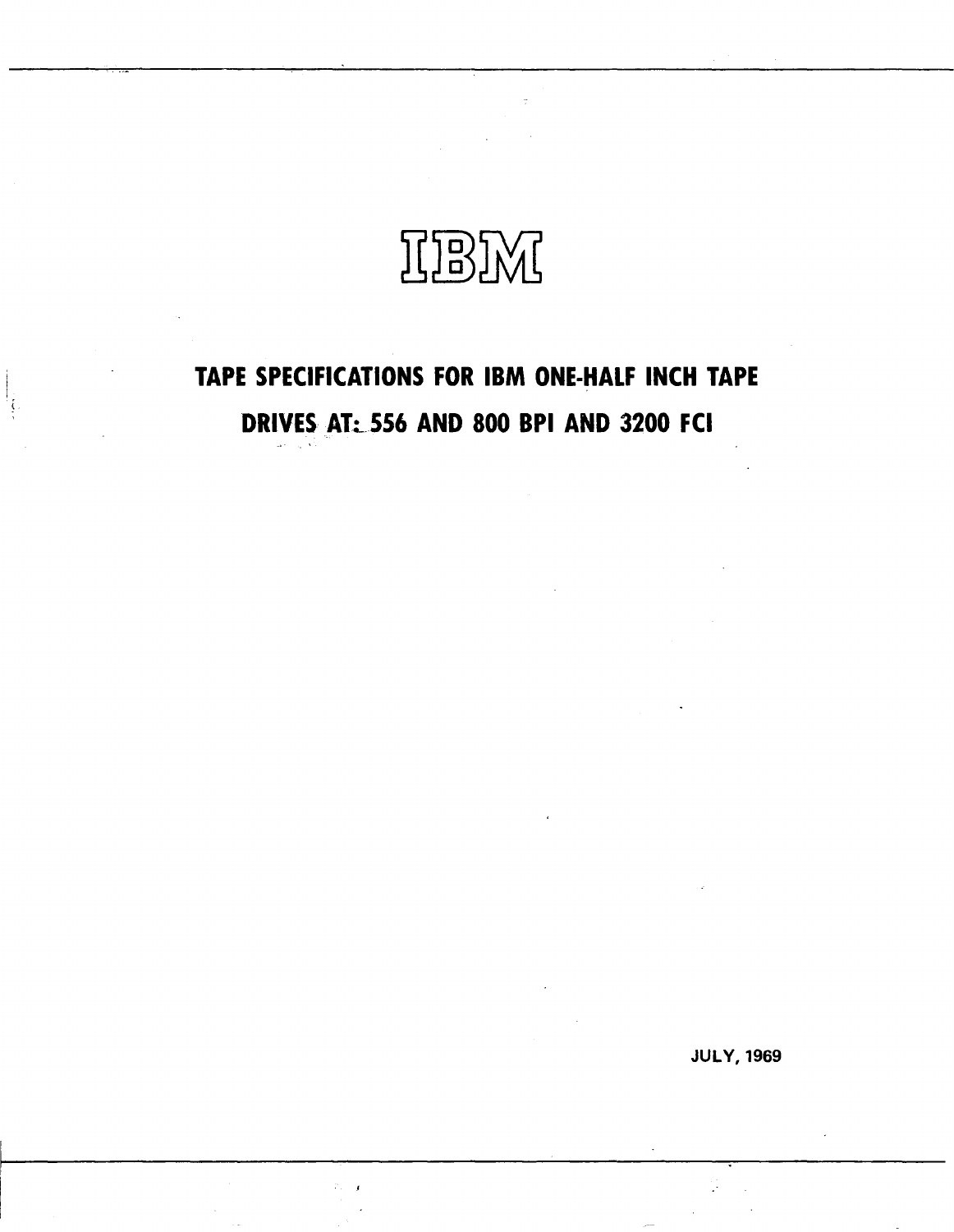## **Second Edition**

This manual is a revision of, and supercedes A32-OO06-O. This edition also obsoletes 570-0295-2, A32-0001-O, and all other tape specifications.

Specifications contained herein are subject to change without notice.

Inquiries and requests for copies should be made to your IBM representative or to your local IBM branch office.

©Copyright International Business Machines Corporation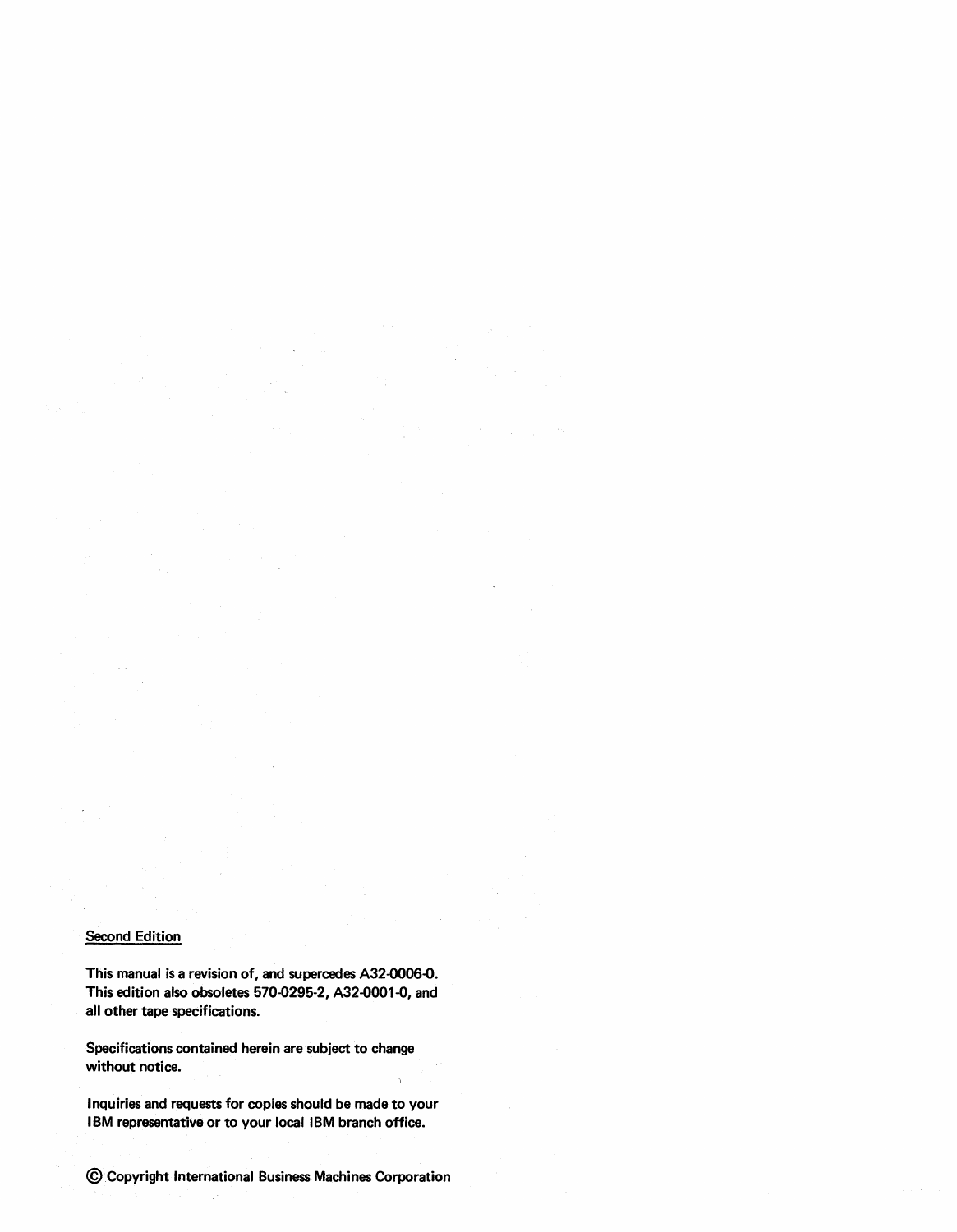This manual provides the specifications and requirements for magnetic tape to be used on IBM Tape Drives. The specifications are presented in two parts: General Information and Tape Properties Essential for IBM Tape Drive Use. The latter section covers minimum properties required for tape used on all IBM Tape Drives. In the text, the term 24XX is used to mean all models of IBM 2401, 2402, 2403, 2404, 2415, and 2420 Tape Drives. Also used is 240X, which is defined as all models of the IBM 2401, 2402, 2403, and 2404 Tape Units.

# **I. GENERAL INFORMATION**

This section contains information regarding compatibility, testing environment, and recording densities.

# A. Compatibility Test

A tape total surface tested at 3200 fci must also operate at 800 bpi on seven- or nine-track drives and at 556 bpi on seven-track drives. A tape tested at 3200 fci for nine-track drives must also operate at 800 bpi on nine-track drives. A tape tested for 800 bpi for seven- or nine-track drives must also operate at 556 bpi on seven-track drives.

#### B. Conditioning Prior to Testing

Tapes will be conditioned by exposure to the testing environment for 24 hours prior to testing.

#### C. Testing Environment

All tests will be performed in a room held at  $70^{\circ}$  +  $10^{\circ}$ ,  $5^{\circ}$ F and 50 percent ±10 percent R. H., unless otherwise specified.

#### D. Recording Density

When testing, all recording densities, 556 bpi, and 800 bpi, and 3200 flux changes per inch will be held to a tolerance of  $\pm 5$  percent when measured with continuous tape motion.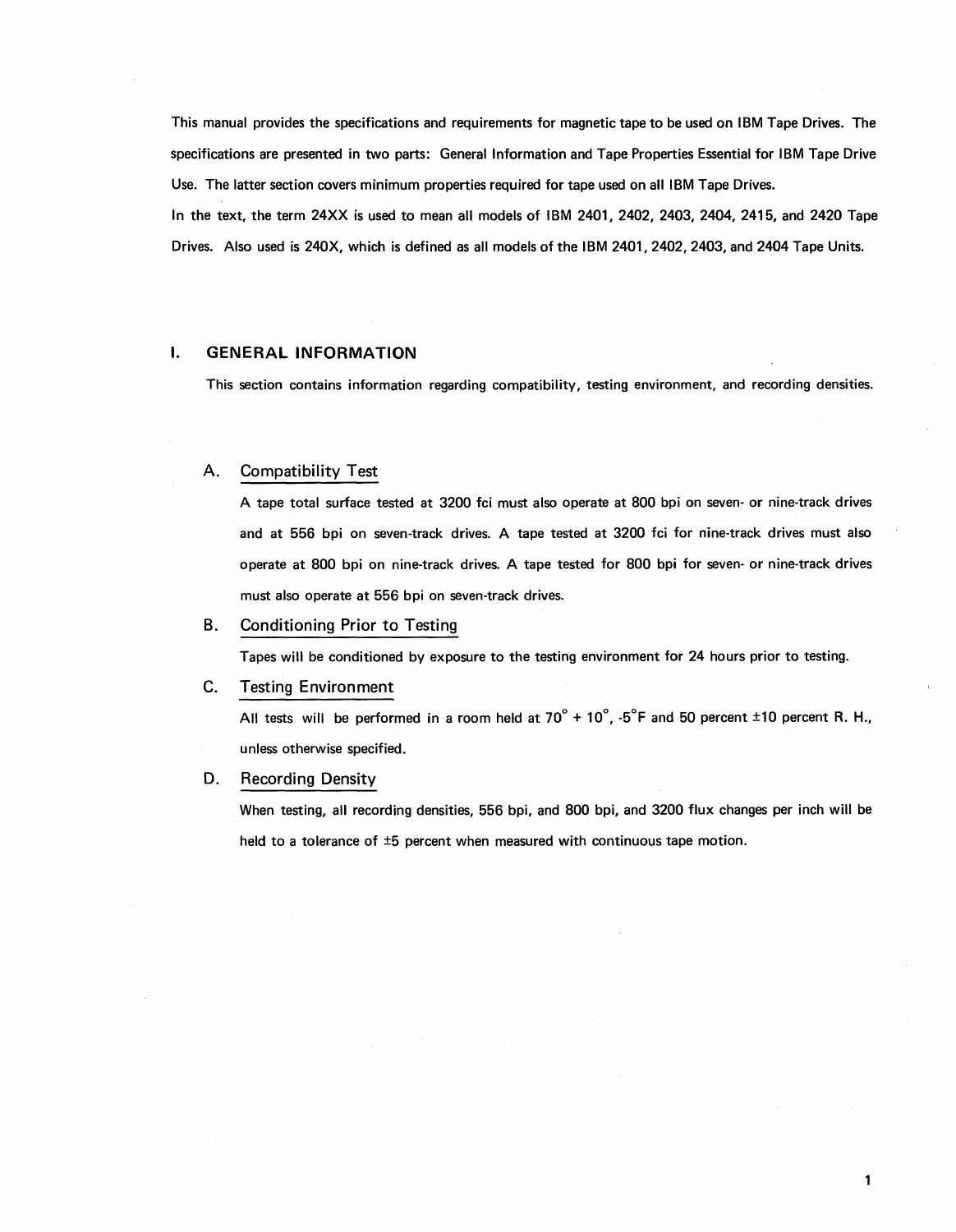# **II. TAPE PROPERTIES ESSENTIAL FOR IBM TAPE DRIVE USE**

Section two contains those minimum properties deemed essential for a tape to satisfactorily operate on IBM Tape Drives. These specifications have been developed in the testing of magnetic tape and experience has demonstrated that the tape which meets these test specifications will usually perform satisfactorily on IBM Tape Drives.

Further testing experience may indicate revisions in these specifications and, as a consequence, they may be be revised by IBM from time to time without notice.

# A. Physical Properties

#### 1. Tape Assemblies

Description - The tape assembly consists of a reel, tape, tape end retainer, write enable ring, and appropriately located reflective markers.

Requirement  $-$  The reel dimension must fall within the envelope defined by Table 1 and Figure 2. The write enable ring should conform to the dimensions specified in Figure 3. The winding tension and the size and location of the reflective markers received from the manufacturer should be those in Figure 1. The tape reel specified by Table 1 and Figure 2 must be an integral unit upon completion of fabrication.

2. Discontinuity

Definition  $-$  Any break in the tape such as that produced by splicing.

 $Required - There will be no discontinuities.$ 

3. Width

Definition  $-$  The width of the tape measured at right angles to the edges.

Requirement  $-$  The width of the tape will be 0.498 inch  $\pm$ 0.002 inch.

4. Thickness

Definition  $-$  The thickness of the different layers comprising the tape.

Requirement - The total thickness of the tape will be between 1.6 and 2.2 mils. Nominal base thickness will be 1.5 mils.

5. E Value

Definition - The radial distance by which the reel flanges extend beyond the outermost layer of tape.

Requirement - The E value will be greater than 1/8 inch. For drives using automatic loading cartridges, the E value must be greater than 1/4 inch, but no greater than 5/8 inch.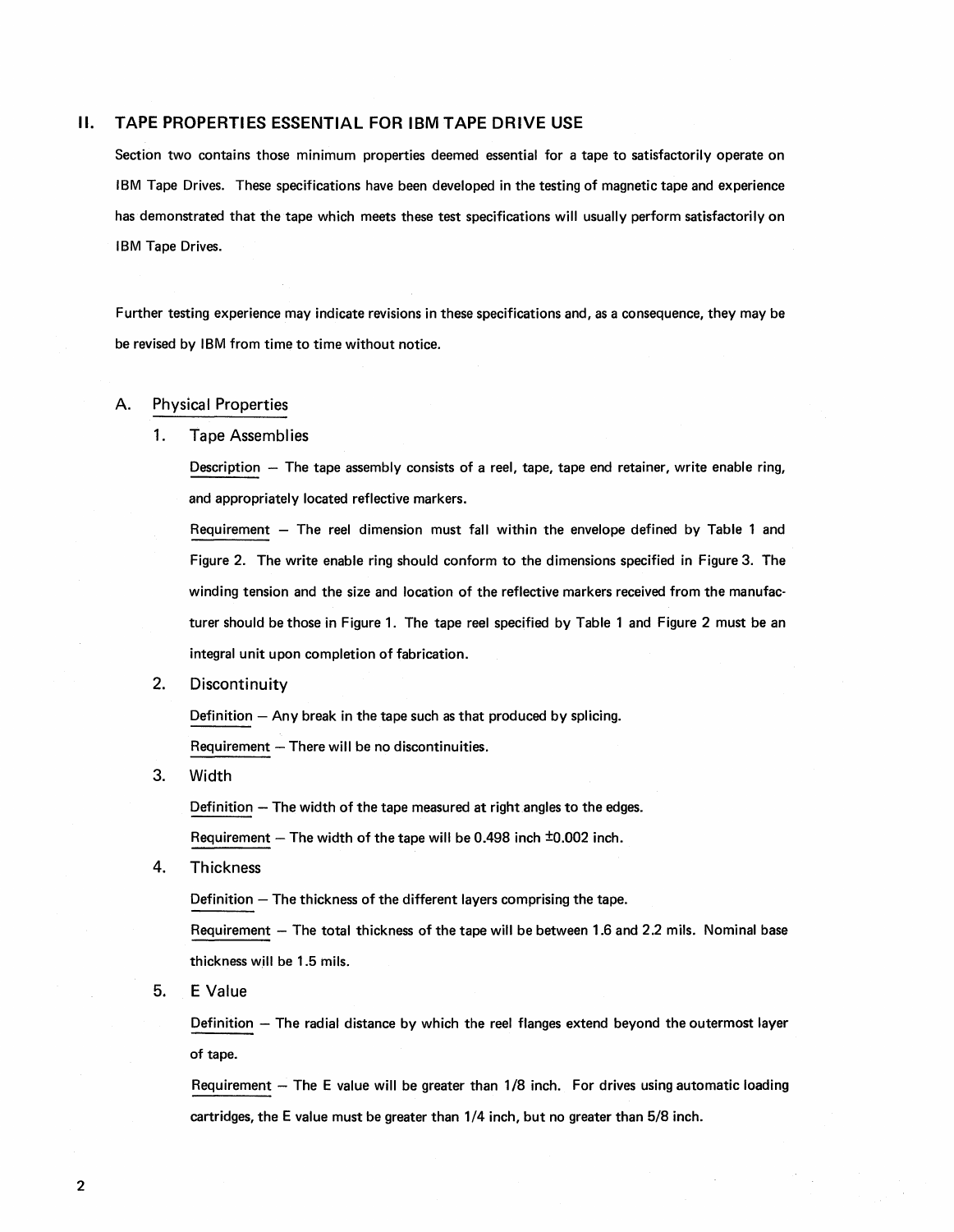6. Surface Resistance

Definition  $-$  The electrical resistance of the coating.

Requirement - Between  $5 \times 10^5$  and  $5 \times 10^8$  ohms per square.

Procedure - Under 160  $\pm$  16 grams tension, a length of 1/2 inch wide tape will be stretched across gold-plated electrodes, and the surface resistance will be determined by the current flow from a 500-volt potential. See also, ASTM 0257 (American Society for Testing and Materials Manual).

7. Curvature

Definition  $- A$  longitudinal deviation from a straight line in the plane of the tape.

Requirement - The curvature will not exceed 1/8 inch within a 36-inch length of tape when a roll of tape is allowed to unroll and assume its natural curvature on a flat surface.

8. Secant Modulus (Elasticity)

Definition - The ratio of stress to strain at a specified point on the stress-strain curve. Requirement - The secant modulus will be greater than 3.25  $\times$  10<sup>5</sup> psi based on a 10-inch sample length, a 2 - 10 inch per minute crosshead speed, and the slope of the curve between 2.5 and 7.5 pounds load. Also, see ASTM 0882 and ASTM 0638.

9. Yield Strength

Definition  $-$  The first stress level on the stress-strain curve at which the slope of the curve becomes zero when tested on a machine with constant crosshead movement. A marked increase in strain occurs at this level without a stress increase.

Requirement - When tested according to ASTM D638, the yield strength will be a minimum of 10,000 psi.

10. Stress Relaxation

Definition - The time dependent change in stress resulting from the application of constant total strain.

Requirement - Using a five-pound initial load and a 10-inch sample length, the stress relaxation will be less than one pound after 15 minutes.

Procedure - At 0.5 inch per minute crosshead speed, apply total strain to a 10-inch long sample that results in a five-pound load. Maintain this strain for 15 minutes. Stress relaxation is the difference between the initial load and the load after fifteen minutes. See also, ASTM 0674.

11. Stiffness

Definition  $-$  Ability of tape to resist bending.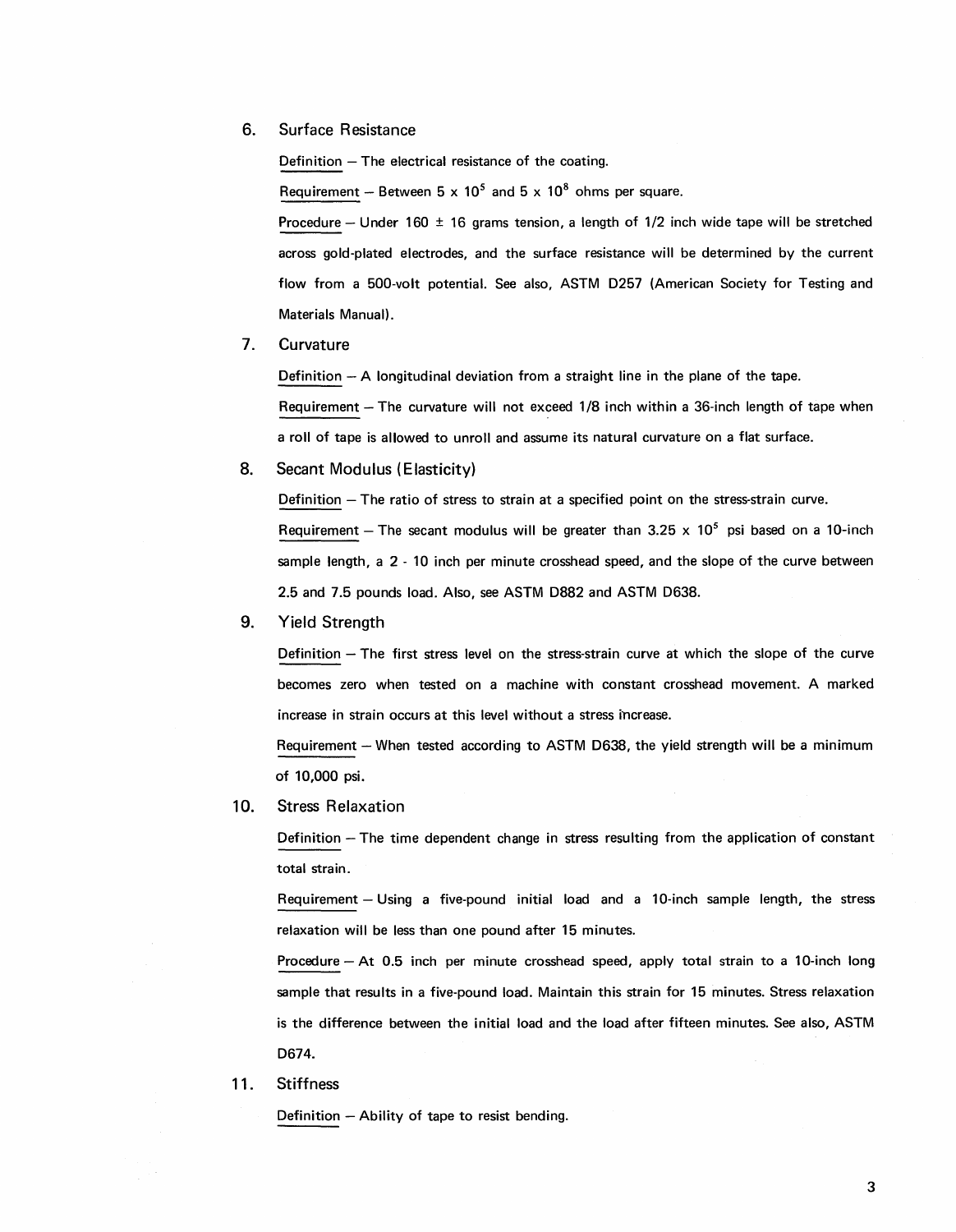Recommendation  $-$  Load scale reading should be between 14 and 32, measured at 20<sup>o</sup> angular deflection on a stiffness tester with a 0.005 inch-pounds moment and a 0.14-inch span length. Procedure - Clamp a short piece of tape in the stiffness tester, allowing 1/8 inch of tape to overlap the bending plate. Perform test per ASTM 0747, excluding limitations on thickness of sample. Take stiffness measurement at 20<sup>o</sup>, using a plot of angular deflection vs. load scale reading (corrected so that the maximum slope passes through zero).

#### 12. Reel Moment of Inertia

Requirement - The reel moment of inertia complete with tape and write enable ring should not exceed  $0.091$  inch-pound sec<sup>2</sup>.

#### B. Drive Performance

#### 1. Undesirable Characteristics

Certain tape characteristics can contribute to poor drive performance. These properties include cupping, poor edge conditions, excessive tape wear products, interlayer slippage, tendency for oxide coating to transfer to the back of the reel's next layer, as well as any tendency for tape constituents to separate and cause deposits leading to tape stick or inhibiting proper performance of other tapes. Tapes which exhibit these characteristics may not give satisfactory performance and may result in excessive errors.

#### 2. Standardization

Section B relates to testing and measurements performed on appropriate models of IBM 24XX or 729 series tape transports. Individual transports should be adjusted to their engineering specification. Signal level should be adjusted using the IBM Standard Signal Level Tape, part 461108A, and all amplitude comparisons will be referenced to this tape.

#### 3. Signal Level

Definition  $-$  The average of all peak pulse amplitudes (without regard for polarity) over any one inch of tape throughout the length of the tape.

Requirements  $-$  Tape tested for use at 556 bpi will have an average signal level within  $\pm 10$ percent of that of the IBM Standard Signal Level Tape, part 461108A, when compared at 556 bpi.

Tape tested for use at 800 bpi will have an average signal level within ±10 percent of that of the IBM Standard Signal Level Tape, part 461108A, when compared at 556 bpi and 800 bpi respectivel y.

Tape tested for use at 3200 fci will have an average signal level within +25 percent, -10 percent of that of the IBM Standard Signal Level Tape, part 461108A, when compared

4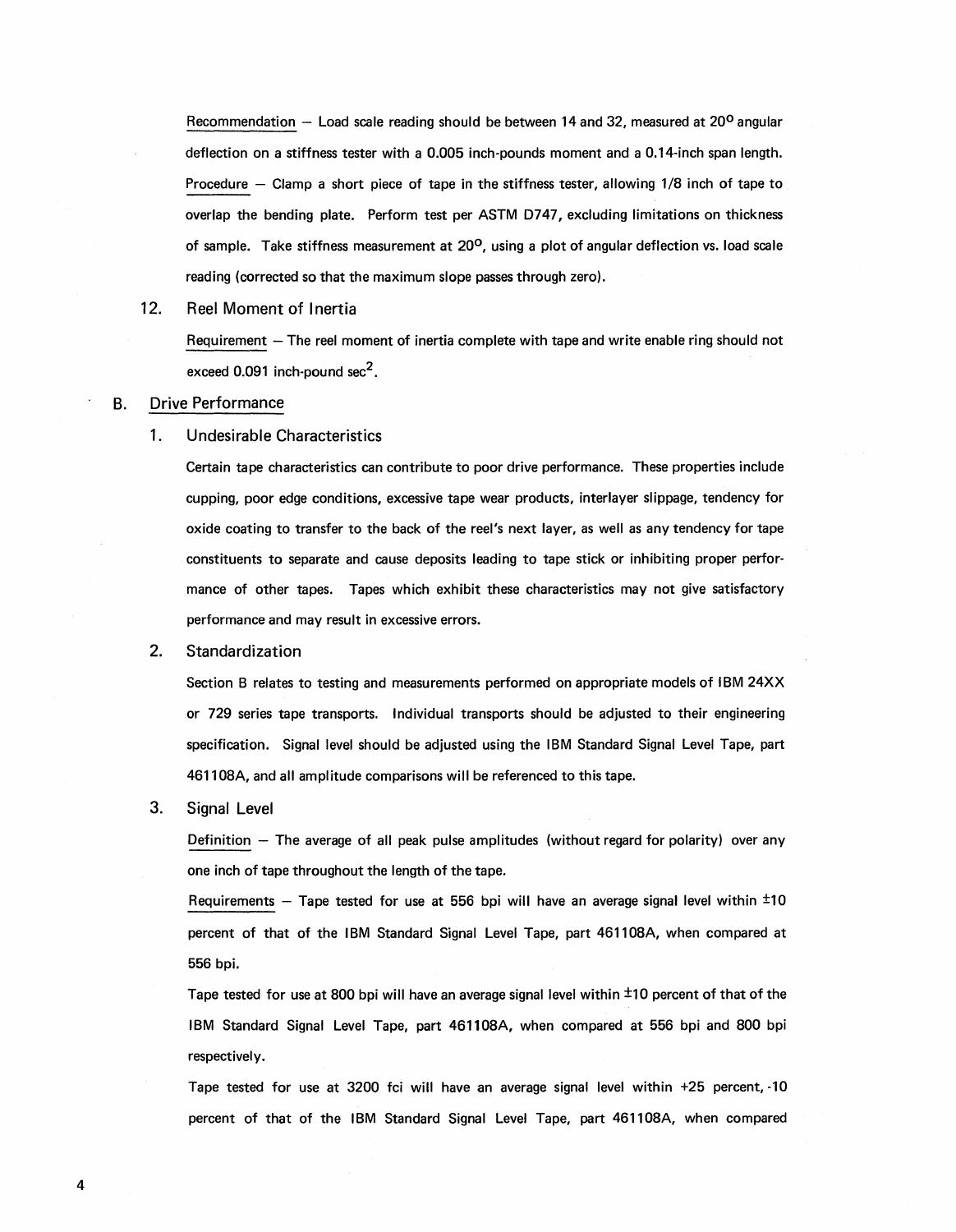at 3200 fci. This tape also will have an average Signal Level within  $\pm 10$  percent of the IBM Standard Signal Level Tape when compared at 556 bpi or 800 bpi.

An interchange tape may have an average signal level of +50 percent, -20 percent of that of the IBM Standard Signal Level Tape, when compared at 3200 fci on the drive receiving the interchange tape. Tapes within the preceding tolerances will operate reliably on IBM drives.

Due to the equipment differences (such as in the write systems, components, tape speeds and forward-backward ratios), exchange tapes exceeding the tolerance specified in the preceding paragraphs cannot be assured of working reliably.

#### 4. Signal Quality

Definition  $-$  The consistency of the peak amplitudes of individual read pulses.

The following requirements must be met:

- (a) For tape tested for use at 556 bpi, no read pulse will have a peak amplitude less than 50 percent of the signal level of the IBM Standard Signal Level Tape, part 461108A, when compared at 556 bpi.
- (b) For tape tested for use at 800 bpi, no read pulse will have a peak amplitude less than 50 percent of the signal level of the IBM Standard Signal Level Tape, part 461108A, when compared at 800 bpi.
- (c) For tape tested for use at 3200 fci, no two successive read pulses will have peak amplitudes less than 35 percent of the signal level of the IBM Standard Signal Level Tape, part 461108A, when compared at 3200 fci.
- 5. Start Time

Definition  $-$  The average time required for the tape to initially reach 90 percent of nominal velocity from go after a five-second go down time.

Requirement - To be tested, tape must accelerate to 90 percent of final speed on a clean IBM 240X series Model 3 or 6 Drive within 3.3 milliseconds, and be within  $\pm 10$  percent of final speed after five milliseconds.

To be tested, tape must accelerate to 90 percent on a clean IBM 240X series Model 1 or 4 Drive within 4.0 milliseconds, and be within  $\pm 10$  percent of final speed after 15 milliseconds. Drives used in this test will have start times adjusted with used (10 to 100 passes) IBM Series/500 Tape or Dynexcel.

6. Noise

Definition - The spurious signals in a tape written at 800 bpi after erasure with a magnetic field of a uniform intensity of 1000 oersteds.

5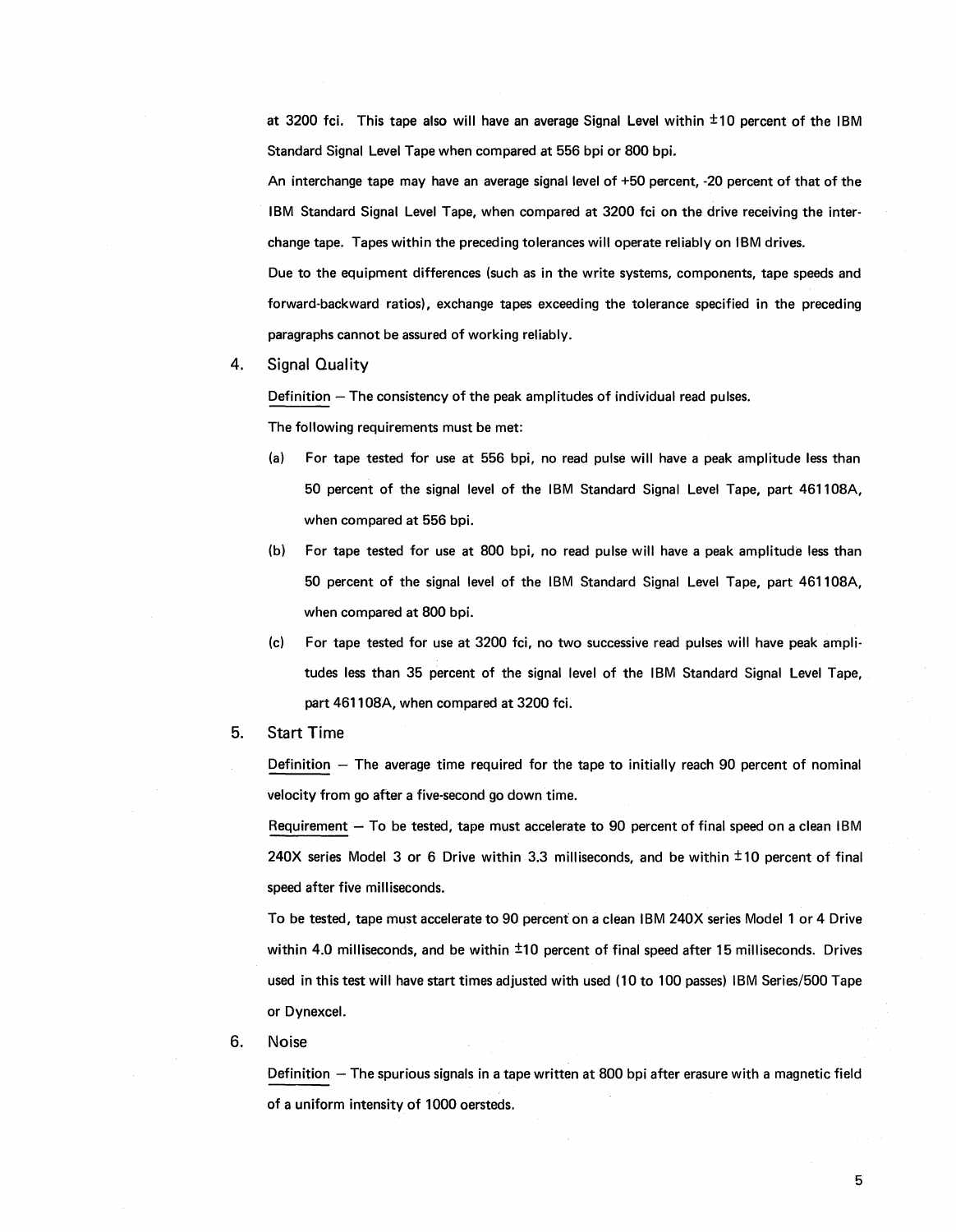Requirements  $-$  The average peak pulse output (without respect to polarity) will be less than 4 percent of the signal level at 3200 fci of the IBM Standard Signal Level Tape, part 46110BA and no individual noise pulse will have a peak amplitude that exceeds 10 percent of this signal level.

7. Phase Shift

Definition  $-$  A pulse time displacement that occurs at the transition from a low density recorded signal to a higher density, or from a high density signal to a lower density.

Requirement  $-$  The phase shift will not exceed 400 nanoseconds of a 2.8 microsecond flux change period.

Procedure - Using an IBM 240X Model 6, write a repetitive phase-encoded pattern 0, 0, 0, 1. Measure pulse time displacement at the frequency transition region. Test is to be performed in a read while write mode with continuous tape motion.

8. Wear of Transport

Definition - The tendency of the tape to wear the tape transport is measured by headwear.

Recommendation\* - Headwear will not exceed 800 microinches after 1000 full reel passes (see test procedure). The rate of wear will not exceed 26 microinches per 100 passes after the first BOO passes.

Test Procedure - Take a profile trace of a new head mounted on head and guide assembly, IBM part 251454B or 2507452,\*\* using a Taylor Hobson Model 4 Talysurf, or equivalent. Take the profile at both the read and write gaps. Mount the head assembly on an IBM 240X series Model 6 Tape Drive, \*\*\* and cycle the tape under test for 200 full reel (2400 feet) passes cleaning at the end of each 50 passes. At the completion of the 200 passes, take another profile trace and determine the depth of wear at the deepest point of each gap. The deeper of the two measurements is the criterion measurement. Using the same head with four additional tapes, clean the transport and repeat this procedure, giving a total of 1000 passes.

9. Dynamic Skew

Definition - Using the standard recording procedure, the time variation between the two outside track read signals during the writing process.

Requirement  $-$  The time variation between the two outside track read signals will not exceed 2.0 microseconds. This test is referenced to the seven-track N RZI Read/Write Standard at a density of BOO bpi and a tape speed of 112.5 ips.

<sup>\*</sup> This recommendation becomes a requirement for tape to be used on IBM 240X series Model 6 and IBM 2420 Model 7 Tape Drives.

 $2514548 -$  This assembly contains a head that meets the complete specifications.

<sup>2507452 -</sup> This part no. is assembled with a head that meets the mechanical specification.

An IBM 729 Model 4 or 6 or 240X Model 3 Tape Drive may be substituted using IBM part 2514548 or 2507452.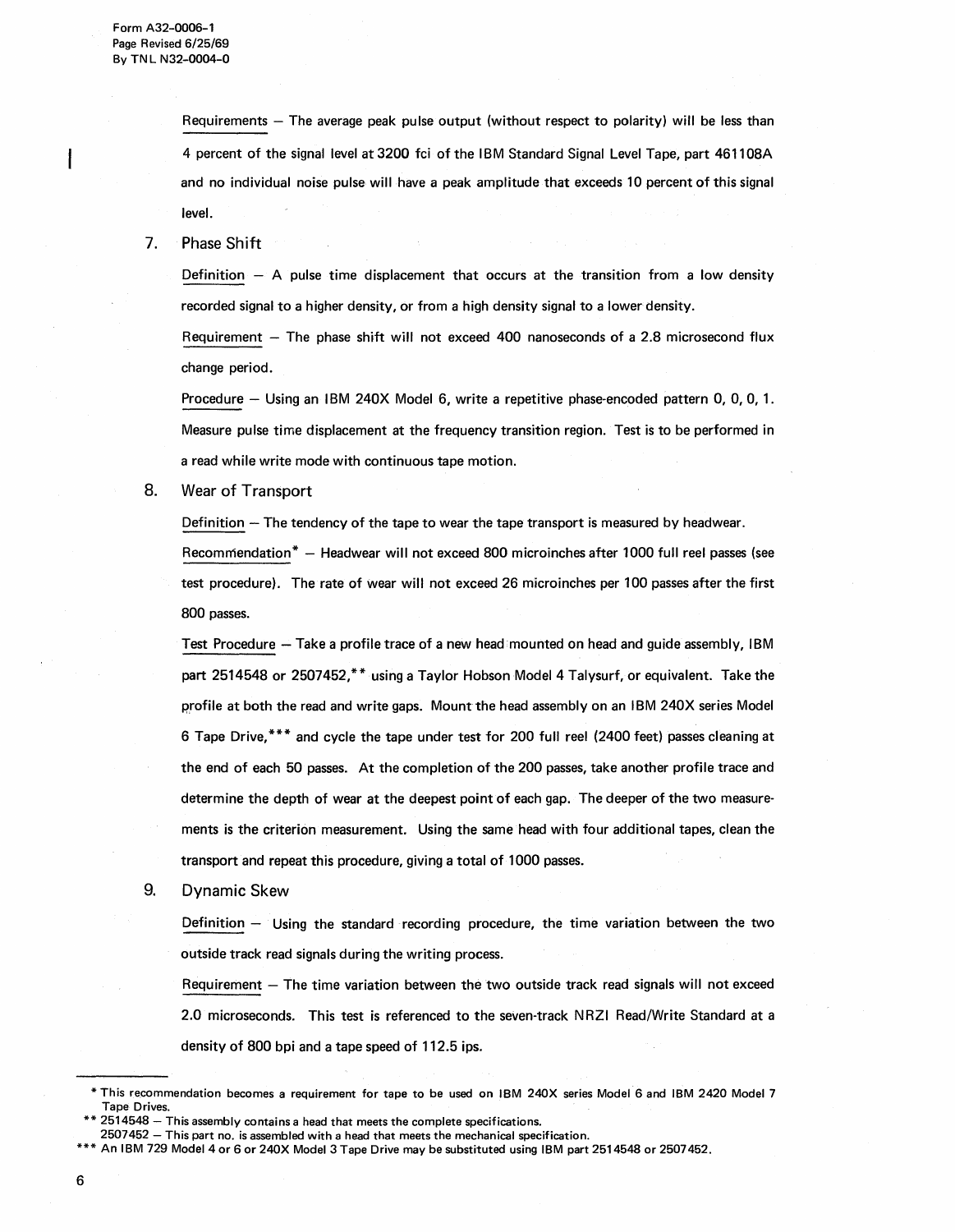- C. Safety and Environmental Requirements
	- 1. Toxicity

Definition - The ability of any tape component to cause bodily harm by contact, inhalation, or ingestion during the normal use of the tape.

 $Required - There will be no toxic hazard.$ 

2. Flammability

Definition  $-$  The behavior of the tape after exposure to flame.

Requirement  $-$  The tape must be self-extinguishing in a still carbon dioxide atmosphere.

3. Operating Environment

The operating environment will be  $60^{\circ}$ F to  $90^{\circ}$ F and 20 percent to 80 percent R. H., with a maximum wet bulb temperature of 78<sup>0</sup>F.

4. Shipping and Storage Requirements

During shipping and storage, the tape may be exposed to conditions outside the operating environment. These conditions must not damage nor destroy the tape properties and performance previously specified.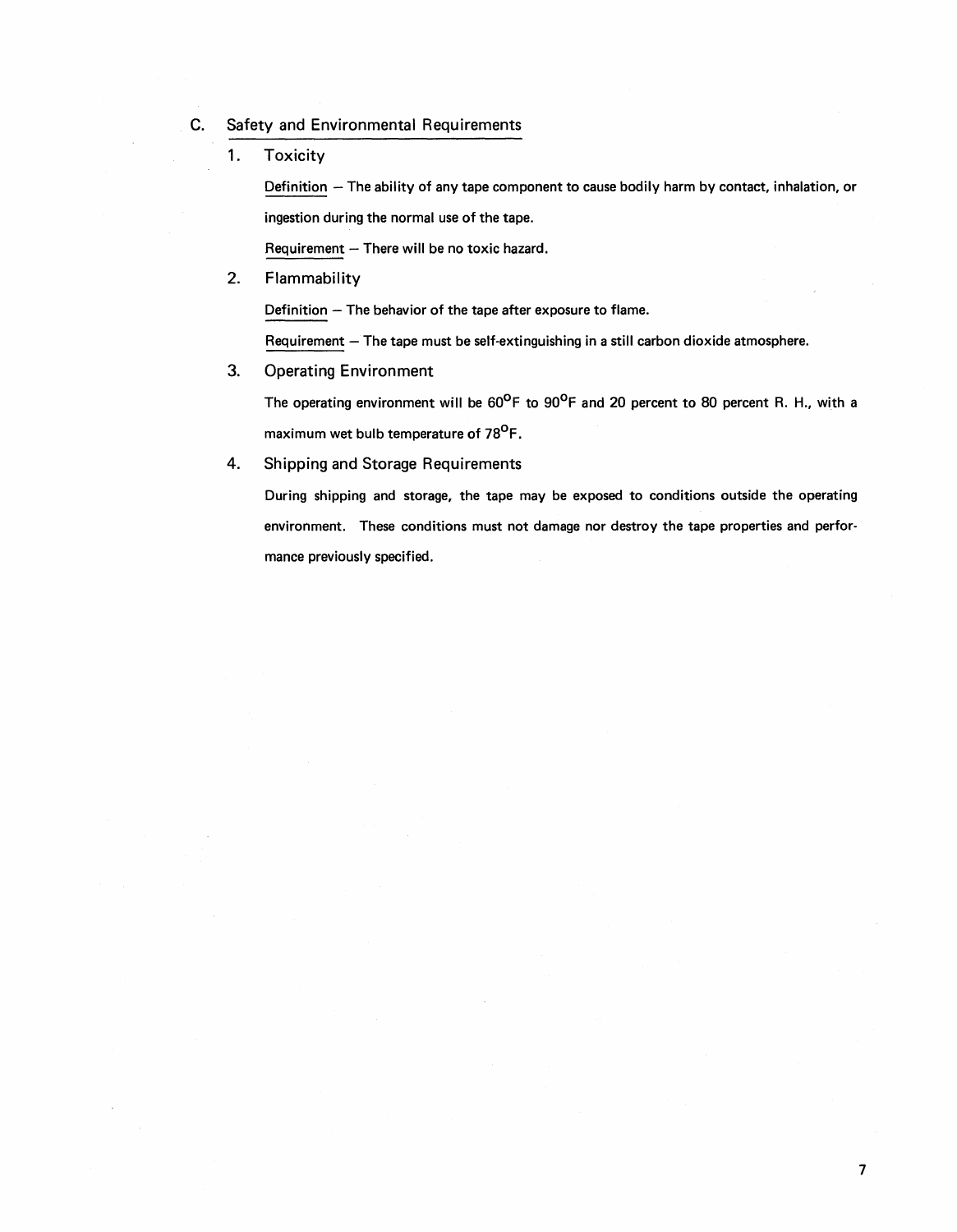# **TABLE I**

| Dimension    | Nominal<br>(in inches except where<br>otherwise noted) | Tolerance<br>(in inches except where<br>otherwise noted) |  |
|--------------|--------------------------------------------------------|----------------------------------------------------------|--|
| A            | 3.688                                                  | $+0.005$<br>$-0.003$                                     |  |
| B            | 10.500                                                 | ±0.020                                                   |  |
| $\mathbf c$  | ±0.005<br>5.125                                        |                                                          |  |
| D            | 3.875<br>±0.005                                        |                                                          |  |
| E            | 4.388                                                  | ±0.005                                                   |  |
| F            | 0.250                                                  | $+0.010$                                                 |  |
|              |                                                        | $-0.000$                                                 |  |
| $\mathsf{H}$ | 0.750                                                  | ±0.015                                                   |  |
| J            | 0.102                                                  | Maximum                                                  |  |
| $K_F$        | 0.125                                                  | Maximum                                                  |  |
| $K_{R}$      | 0.080                                                  | Maximum                                                  |  |
| L            | 4.125                                                  | Minimum                                                  |  |
| M            | 0.718                                                  | ±0.005                                                   |  |
| P            | 4 degrees                                              | $±15$ minutes of arc                                     |  |
| $\sf R$      | 1.677                                                  | ±0.010                                                   |  |

#### 2420 WRAPAROUND CARTRIDGE

THE DIFFERENCES AND ADDITIONS BETWEEN TABLE 1, FIGURE 2, AND A REEL THAT WILL WORK IN AN IBM 2420 SYSTEM WHEN THE WRAPAROUND CARTRIDGE IS USED, ARE INCLUDED BELOW.

- 1. DIAMETER B = 10.500  $^{+0.010}_{-0.030}$  INCHES.
- 2. THERE WILL BE A MINIMUM RADIUS OF 0.035 INCHES ON THE INSIDE EDGE OF THE OUTER EXTREMITY OF THE FLANGE.
- 3. THE OUTSIDE CYLINDER SURFACE OF THE HUB WILL BE CONCENTRIC WITH THE CENTER BORE WITHIN 0.010 INCHES.
- 4. REFERENCE IS MADE TO SECTION II-A-5 (E VALUE) WHICH IS A REQUIREMENT FOR USE WITH THE CARTRIDGE.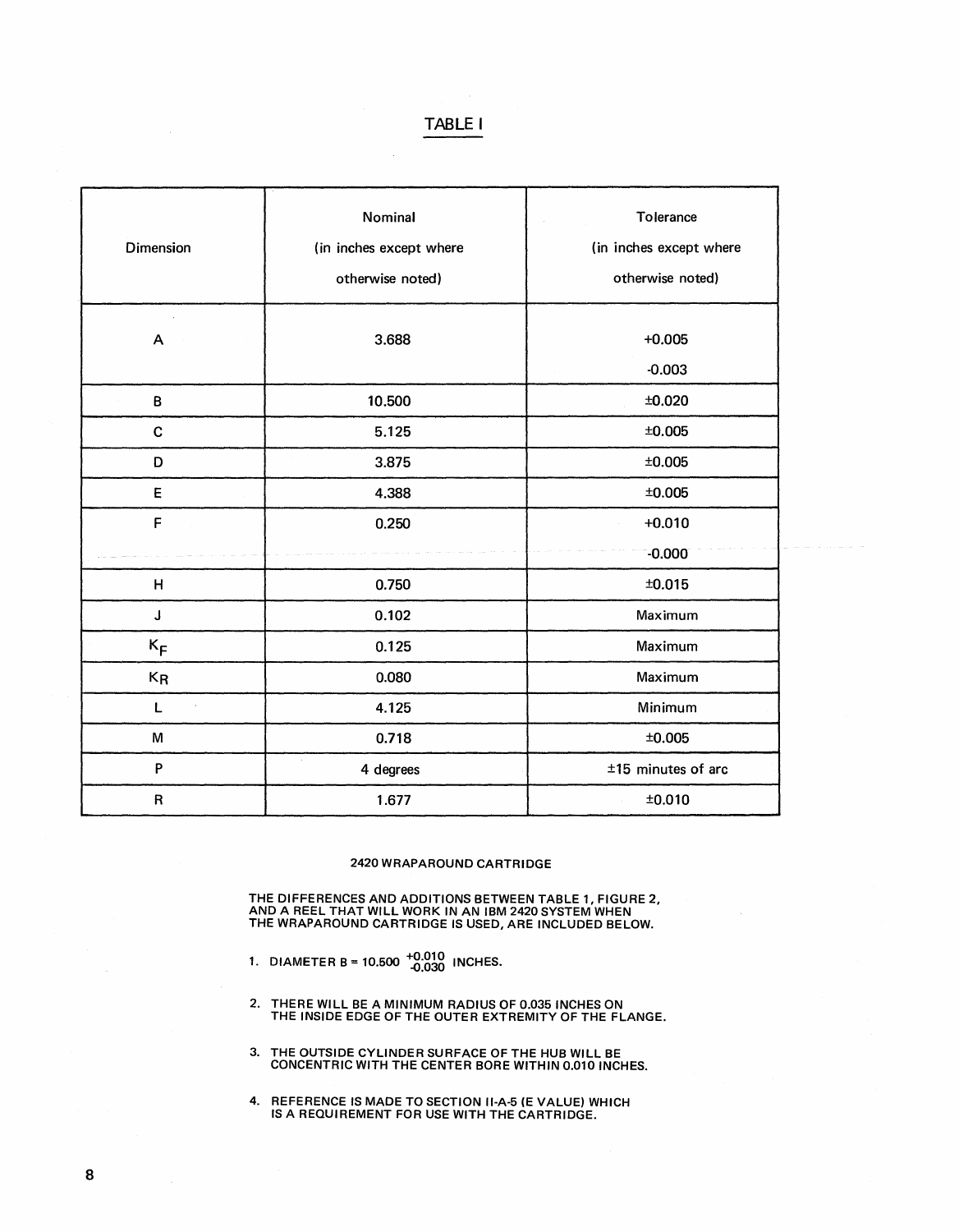

**BACK SIDE** 

Figure 1. Tape/Reel ASM Revised 17NOV67

IV WINDING TENSION FOR SHIPMENT 150-200 GMS CONSTANT ± 10%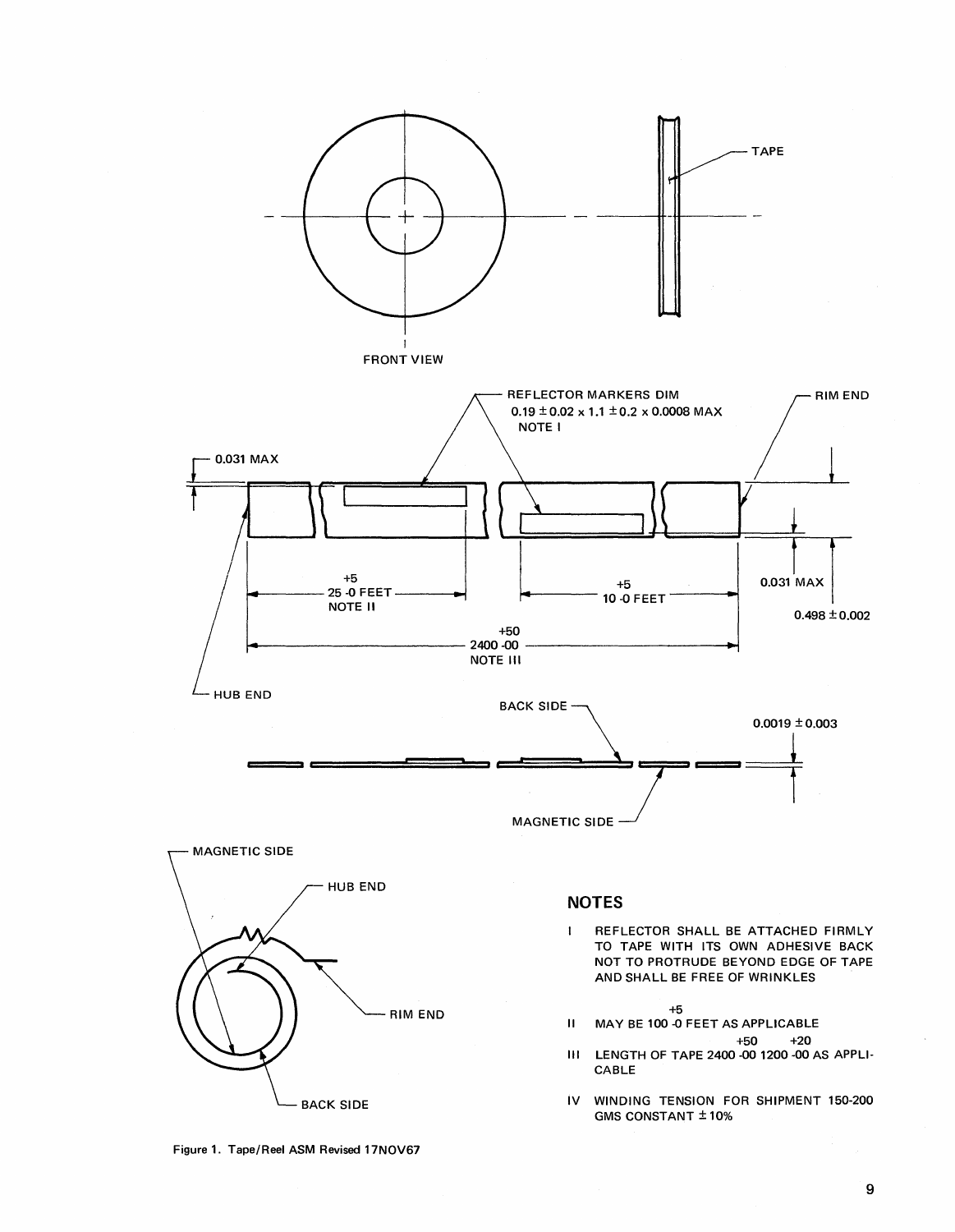

Figure 2. Sectional View

 $\bar{v}$ 

 $\mathcal{L}$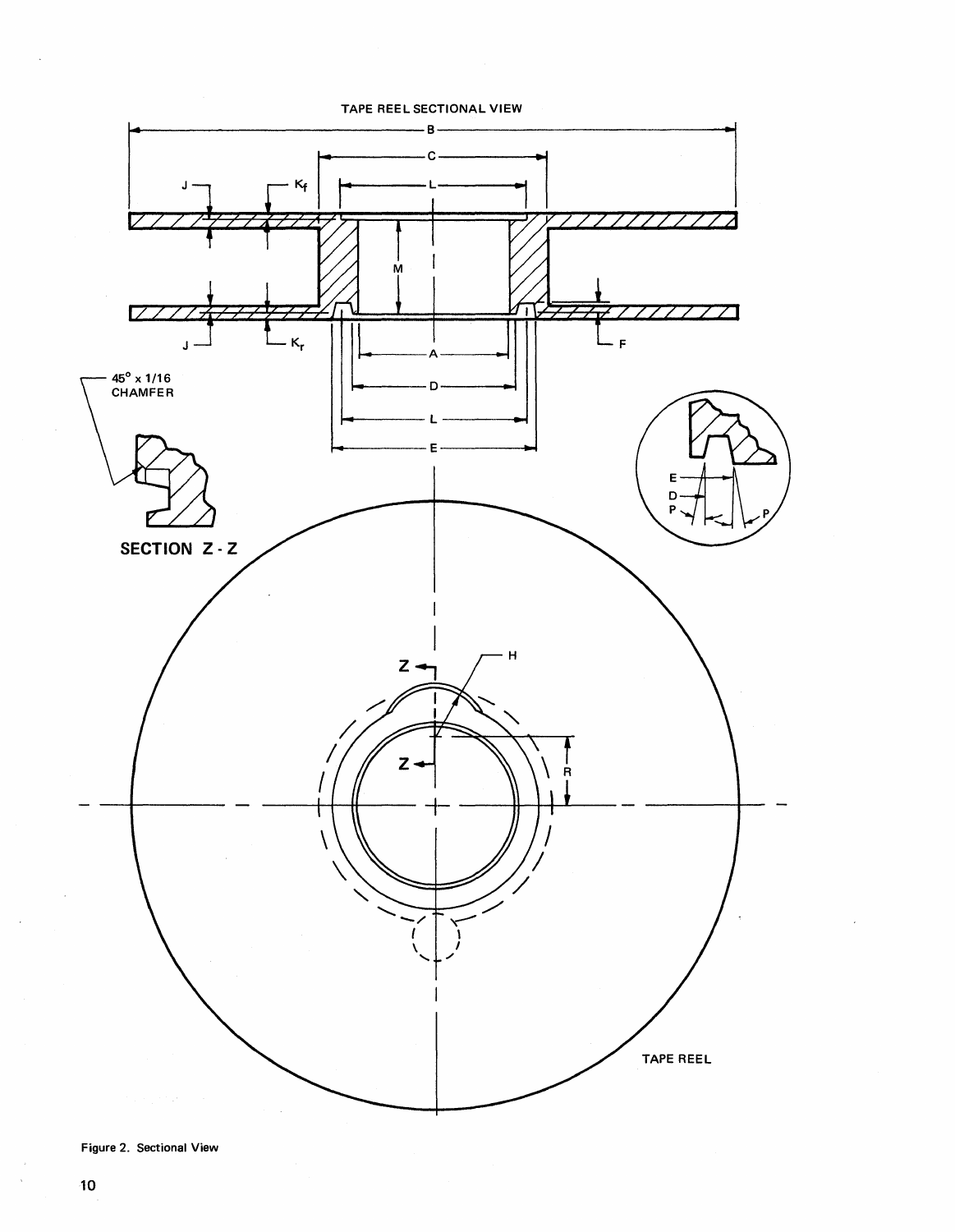

Figure 3. Write Enable Ring Revised 17NOV67

**11**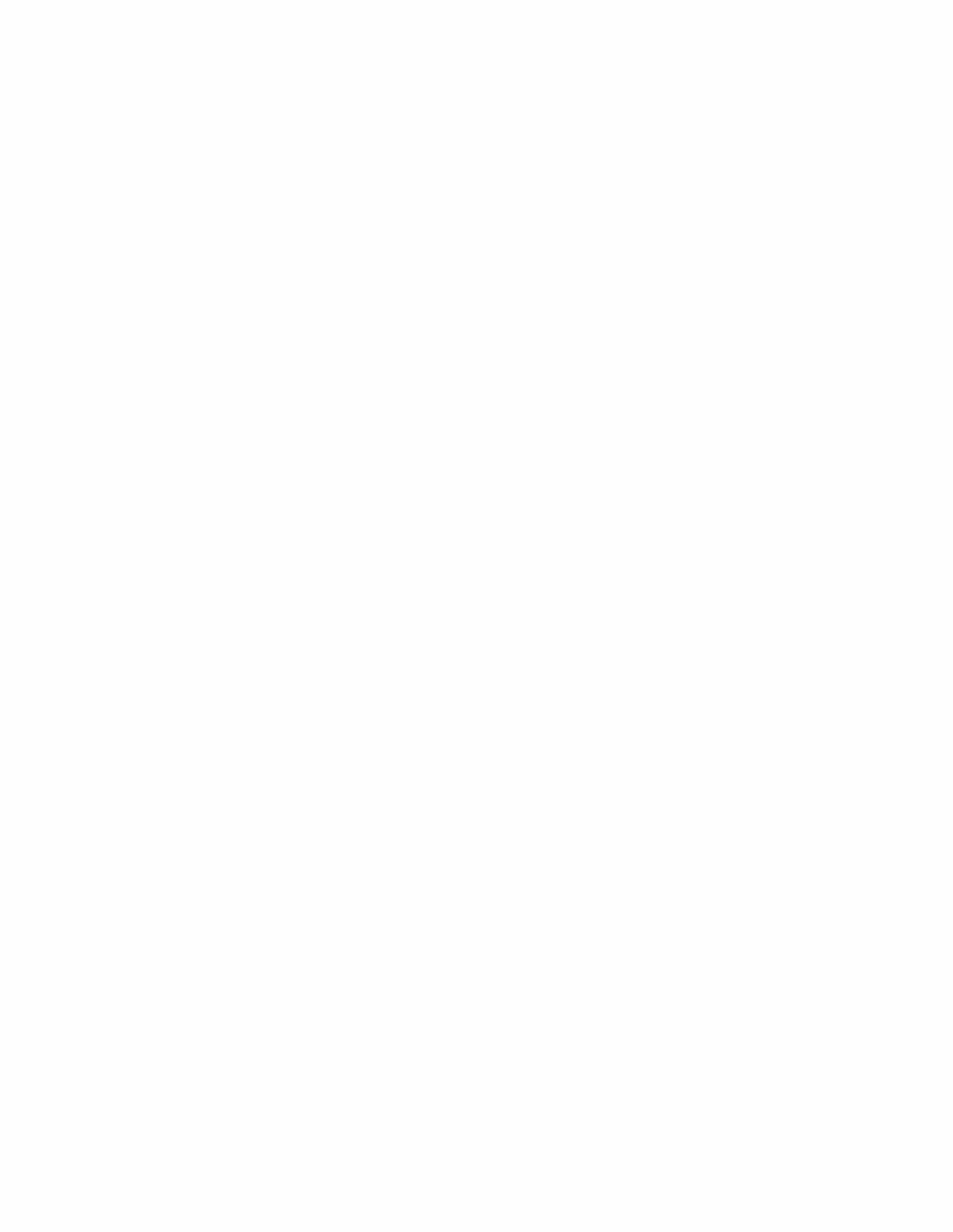# **Technical Newsletter**

| Re:Form No. | A32-0006-1 |
|-------------|------------|
|             |            |

This Newsletter No. N32-0004-0

Date June 25, 1969

## **CHANGES TO TAPE SPECIFICATIONS FOR IBM ONE-HALF INCH TAPE DRIVES AT: 556 AND 800 BPI AND 3200 FCI**

This Technical Newsletter provides a replacement page for A32-0006-1.

Page 6 is to be replaced.

A change to the text is indicated by a vertical line in the margin.

*IBM Corporation, Product Publications Dept., Boulder, Colo. 80302*